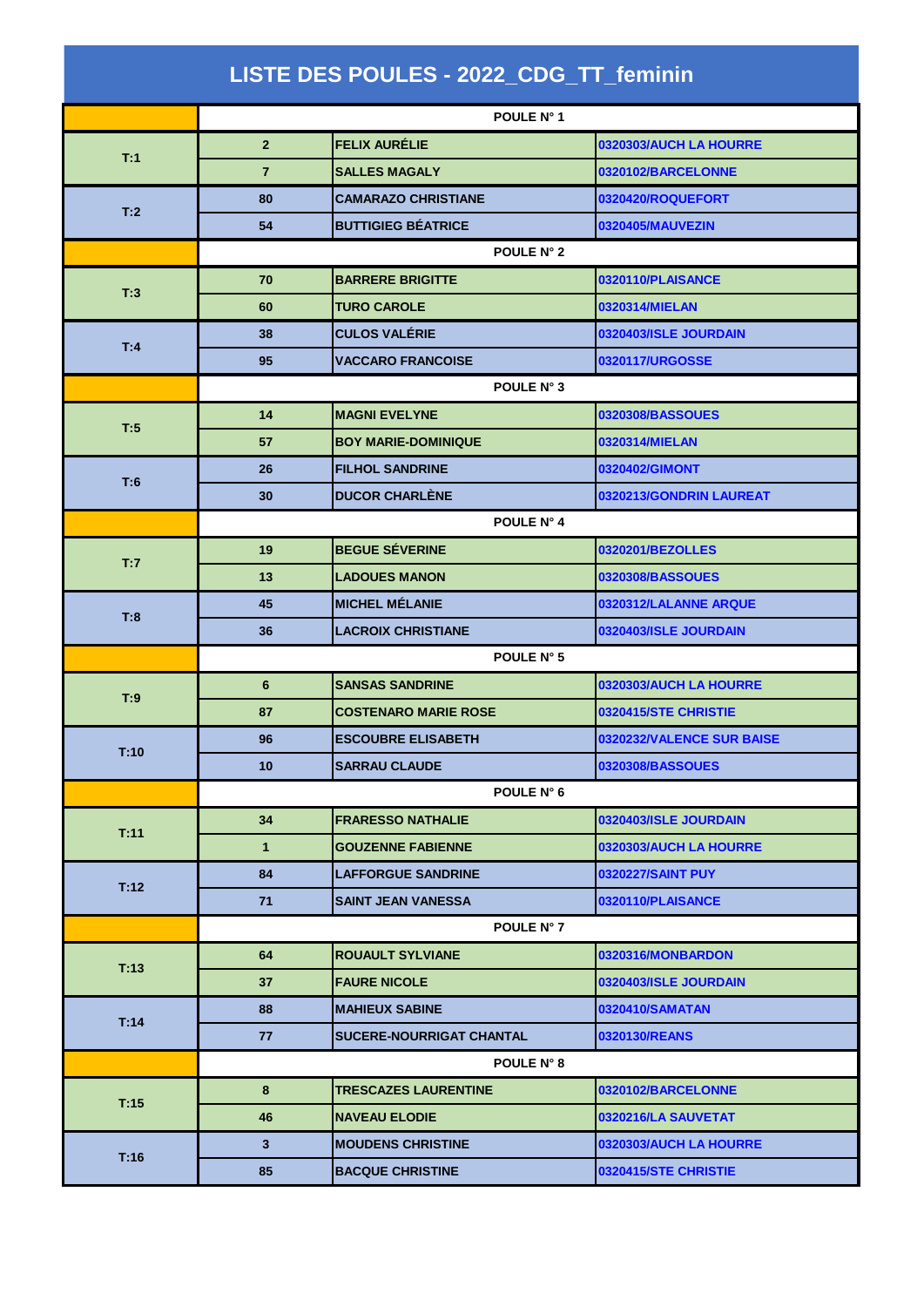|      | POULE N° 9        |                               |                          |  |  |
|------|-------------------|-------------------------------|--------------------------|--|--|
| T:17 | 21                | <b>CETTOLO DOMINIQUE</b>      | 0320401/ENDOUFIELLE      |  |  |
|      | 51                | <b>LAPART DOMINIQUE</b>       | 0320127/MANCIET          |  |  |
|      | 86                | <b>RIEU CHRISTIANE</b>        | 0320415/STE CHRISTIE     |  |  |
| T:18 | 61                | <b>DARAS ALINE</b>            | 0320314/MIELAN           |  |  |
|      |                   | POULE N° 10                   |                          |  |  |
|      | 53                | <b>CORACIN SYLVETTE</b>       | 0320405/MAUVEZIN         |  |  |
| T:19 | 79                | <b>CAMARAZO AMÉLIE</b>        | 0320420/ROQUEFORT        |  |  |
|      | 59                | <b>WARGNY ARIANE</b>          | 0320314/MIELAN           |  |  |
| T:20 | 50                | <b>MUNOZ ANNE-MARIE</b>       | 0320127/MANCIET          |  |  |
|      | POULE N° 11       |                               |                          |  |  |
|      | 20                | <b>FOREST MARION</b>          | 0320201/BEZOLLES         |  |  |
| T:21 | $22 \overline{ }$ | <b>MALONNI GEORGETTE</b>      | 0320401/ENDOUFIELLE      |  |  |
|      | 55                | <b>TAUPIAC DOMINIQUE</b>      | 0320405/MAUVEZIN         |  |  |
| T:22 | 94                | <b>SAMALENS DENISE</b>        | 0320117/URGOSSE          |  |  |
|      | POULE N° 12       |                               |                          |  |  |
|      | 83                | <b>MONTEGUT CHRISTIANE</b>    | 0320434/SAINT ANDRE      |  |  |
| T:23 | 23                | <b>CABIANCA SANDRINE</b>      | 0320104/ESTANG           |  |  |
|      | 17                | <b>DUSSAUT SANDRA</b>         | 0320201/BEZOLLES         |  |  |
| T:24 | 42                | <b>ZAPICO SOPHIE</b>          | 0320312/LALANNE ARQUE    |  |  |
|      | POULE N° 13       |                               |                          |  |  |
| T:25 | 12 <sup>2</sup>   | <b>LARDENOIS MARLÈNE</b>      | 0320308/BASSOUES         |  |  |
|      | 67                | <b>GHIRARDO KARINE</b>        | 0320222/ORDAN LARROQUE   |  |  |
| T:26 | 92                | <b>DECUIGNIERE MARIE LUCE</b> | 0320418/TOUGET           |  |  |
|      | 40                | <b>BERNADET SYLVIE</b>        | 0320119/LADEVEZE RIVIERE |  |  |
|      | POULE N° 14       |                               |                          |  |  |
| T:27 | $5^{\circ}$       | <b>FOURNIE FLORENCE</b>       | 0320303/AUCH LA HOURRE   |  |  |
|      | 65                | <b>BARBE MARIE-HELENE</b>     | 0320413/MONTESTRUC       |  |  |
| T:28 | 89                | <b>ESCALANT MÉLISSA</b>       | 0320418/TOUGET           |  |  |
|      | 72                | <b>NOUGUE DESSUS YOLANDE</b>  | 0320110/PLAISANCE        |  |  |
|      | POULE N° 15       |                               |                          |  |  |
| T:29 | 66                | <b>GABARRA VIRGINIE</b>       | 0320413/MONTESTRUC       |  |  |
|      | 43                | <b>PEREZ MARLENE</b>          | 0320312/LALANNE ARQUE    |  |  |
| T:30 | 69                | <b>JUSTRABEAU SANDRA</b>      | 0320110/PLAISANCE        |  |  |
|      | 90                | <b>ESCALANT NADIA</b>         | 0320418/TOUGET           |  |  |
|      | POULE N° 16       |                               |                          |  |  |
| T:31 | 52                | <b>DUPUY ADELINE</b>          | 0320692/MARCIAC          |  |  |
|      | 47                | <b>ROCQUES DOMINIQUE</b>      | 0320216/LA SAUVETAT      |  |  |
| T:32 | 56                | <b>VERNETTI EVELYNE</b>       | 0320405/MAUVEZIN         |  |  |
|      | 49                | <b>ZECCHIN FABIENNE</b>       | 0320127/MANCIET          |  |  |